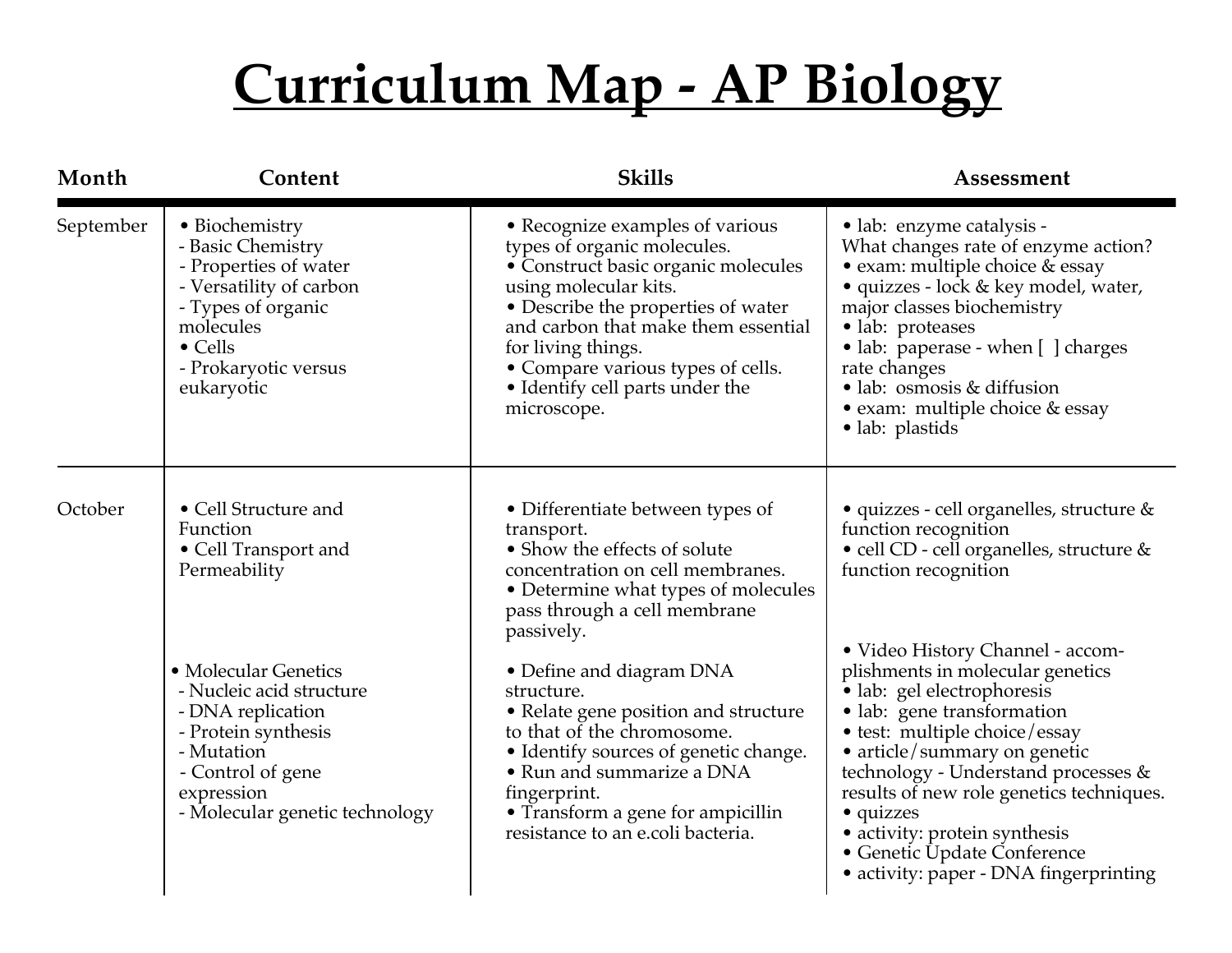| Month    | Content                                                                                                                                                                                                                            | <b>Skills</b>                                                                                                                                                                                                                                                                                                                              | Assessment                                                                                                                                                                                                                                                            |
|----------|------------------------------------------------------------------------------------------------------------------------------------------------------------------------------------------------------------------------------------|--------------------------------------------------------------------------------------------------------------------------------------------------------------------------------------------------------------------------------------------------------------------------------------------------------------------------------------------|-----------------------------------------------------------------------------------------------------------------------------------------------------------------------------------------------------------------------------------------------------------------------|
| November | • Classical Genetics<br>- mendelian inheritance<br>- probability<br>- sex determination<br>- chromosomal abnormalities<br>and defect<br>- linkage<br>- epistasis<br>- polygenic inheritance<br>- multiple alleles                  | • Construct punnet squares to<br>solve genetic problems.<br>• Complete a genetic survey.<br>• Interpret how various factors<br>influence gene frequencies.                                                                                                                                                                                 | · lab: allele frequencies<br>• work sheets - genetic problem solving<br>• quizzes<br>• test: Multiple choice/essay<br>• Be able to solve single trait crosses,<br>2 traits unlinked, 2 traits linked, blood<br>type, codominant, & sex linked<br>problems.            |
|          | • Evolution<br>- evidence of evolution<br>- Darwin -"natural selection"<br>- selection forces                                                                                                                                      | • Collect evidence that evolution<br>has and is occurring.<br>• Restate the parts of Darwin's<br>theory of natural selection.                                                                                                                                                                                                              | • lab: evidence for evolution<br>• CR butterfly activity<br>• test: multiple choice/essay<br>• research report on<br>- origin of life<br>- oral presentation -                                                                                                        |
| December | • Changes in allele frequency<br>• Speciation<br>• Origin of life<br>• Classification<br>- criteria for classification<br>• 5 Kingdom Survey<br>(structure & examples)<br>- monera<br>- protist<br>- fungus<br>- plant<br>- animal | • Propose a theory as to the true<br>origin of life.<br>• Interpret how various forces<br>influence evolution.<br>• Identify criteria used to classify<br>organisms.<br>• Compare & contrast examples<br>& characteristics of representatives<br>from the various kingdoms.<br>• Handle & generate observations<br>of preserved specimens. | • Quizzes<br>• lab: animal survey - where each<br>group is assigned a kingdom & are<br>expected to create & present a power<br>point presentation of that kingdom<br>to the class<br>• test: multiple choice/essay<br>• quizzes<br>· practical: animal classification |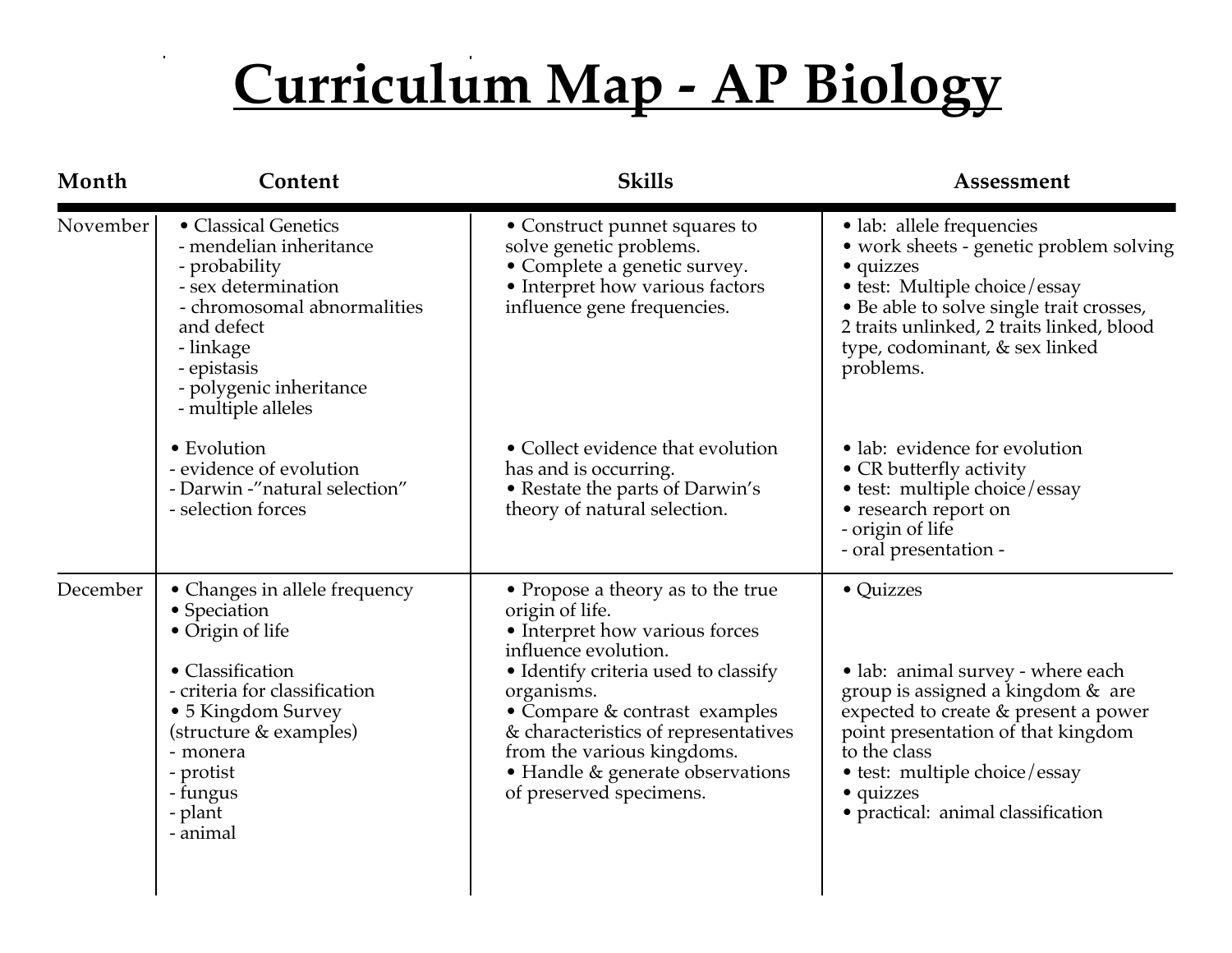$\mathbf{r}$ 

| Month    | Content                                                                                                                                                                                                                                 | <b>Skills</b>                                                                                                                                                                                                                                                                                   | Assessment                                                                                                                                                                                                                                                                                                                                                                                                                              |
|----------|-----------------------------------------------------------------------------------------------------------------------------------------------------------------------------------------------------------------------------------------|-------------------------------------------------------------------------------------------------------------------------------------------------------------------------------------------------------------------------------------------------------------------------------------------------|-----------------------------------------------------------------------------------------------------------------------------------------------------------------------------------------------------------------------------------------------------------------------------------------------------------------------------------------------------------------------------------------------------------------------------------------|
| January  | • Photosynthesis and Respiration<br>- aerobic respiration<br>- fermentation<br>- mitochondrial structure<br>- photosynthesis<br>- chloroplast structure<br>- alternate pathways                                                         | • Reconstruct the reactions for<br>respirations and photosynthesis.<br>• Separate the pigments of a<br>photosynthetic plant.<br>• Use a spirometer to determine<br>lung capacity.<br>• Compare varying frequencies<br>and wave lengths of light on<br>photosynthesis.                           | • Lab: photosynthetic pigment<br>separation<br>• Quizzes<br>• Exam: multiple choice/essay<br>• Be able to use the photospectrometer<br>20 to show varying rates of photo-<br>synthesis in spinach leaves.                                                                                                                                                                                                                               |
|          | $\bullet$ Plants<br>- plant reproduction strategies<br>- adaptations to seasonal change<br>- plant structure<br>- transport of materials<br>- regulation & behavior                                                                     | • Determine which factors<br>contribute most directly to trans-<br>portation rate.<br>• Recognize the various strategies<br>plants use in adapting to seasonal<br>change and seed dispersal.<br>• Identify the reasons plants<br>experience tropisms.                                           | • Lab: plant transpiration<br>• Quizzes<br>· Exam: multiple choice/essay<br>• Practical                                                                                                                                                                                                                                                                                                                                                 |
| February | • Human Physiology Locomotion<br>- muscle types<br>- muscle - bone interactions<br>- muscle contraction & structure<br>- connective tissues<br>- skeletons<br>- types of bones<br>- bone structure & function<br>- bone growth & repair | • Determine the various types of<br>muscles & compares their structure.<br>• Trace the steps in a muscle<br>contraction.<br>• Identify locations & jobs of various<br>types of connective tissues.<br>• Correlate bone structure to<br>function.<br>• Explain the process of bone<br>formation. | • Lab: pig dissection<br>· Exams: multiple choice/essay<br>• Lab: physiology of circulatory system<br>• Quizzes<br>• Computer generated nutrition<br>analysis<br>• Be able to recognize similarities &<br>differences between human anatomy &<br>that of the pig. Locate all organs of the<br>digestive, excretory, respiratory,<br>endocrine, & circulatory systems.<br>• Lab: earthworm circulation<br>• Practical: fetal pig systems |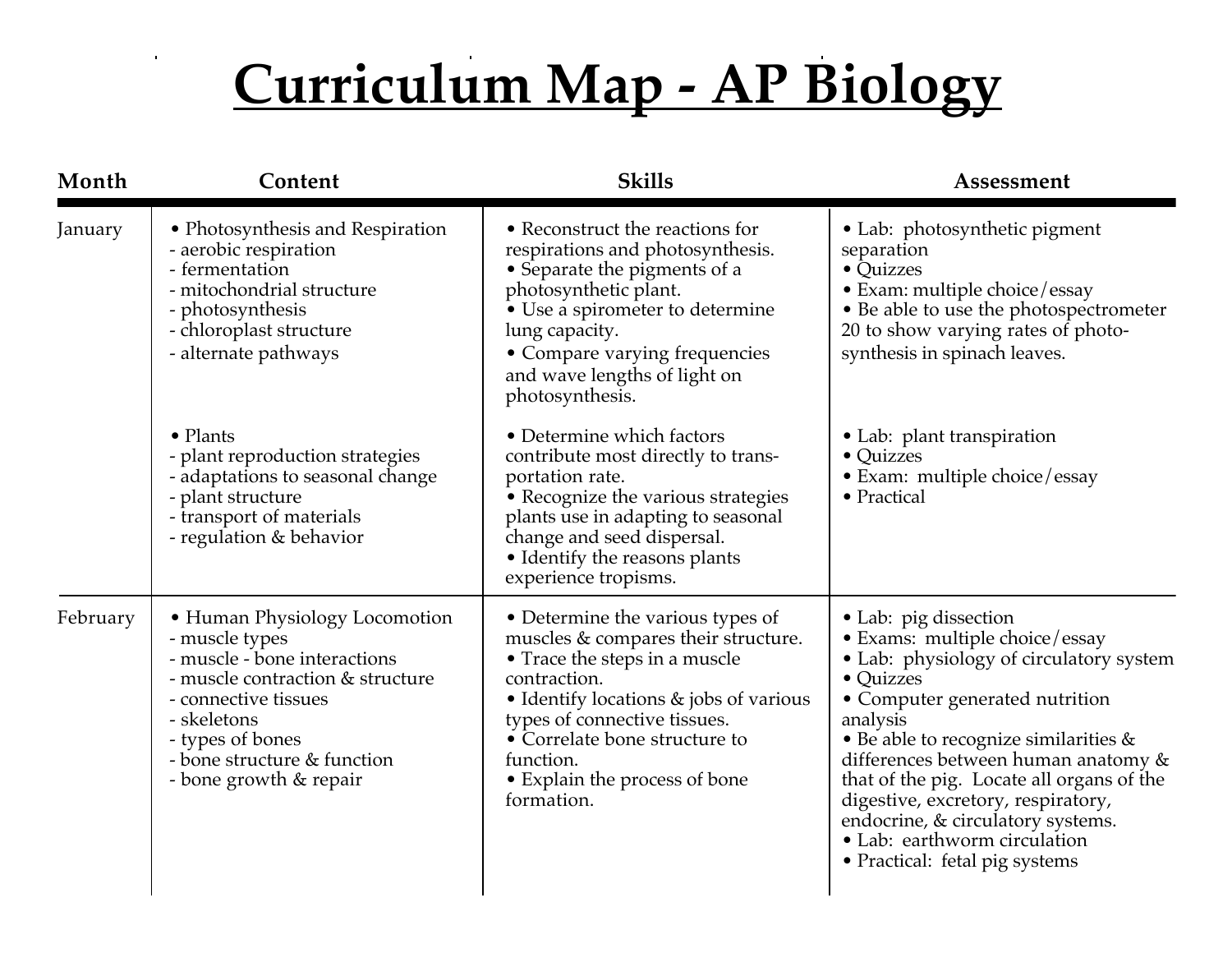$\mathbf{r}$ 

| Month                   | Content                                                                                                                                                                                                                                                                                                                                                                                   | <b>Skills</b>                                                                                                                                                                                                                                                                                                                                                                                           | Assessment                                                                                                                             |
|-------------------------|-------------------------------------------------------------------------------------------------------------------------------------------------------------------------------------------------------------------------------------------------------------------------------------------------------------------------------------------------------------------------------------------|---------------------------------------------------------------------------------------------------------------------------------------------------------------------------------------------------------------------------------------------------------------------------------------------------------------------------------------------------------------------------------------------------------|----------------------------------------------------------------------------------------------------------------------------------------|
| February<br>(continued) | • Digestion<br>- nutrition<br>- gastrointestinal tract<br>- digestive enzymes<br>- hormonal control<br>• Respiration<br>- exchange surfaces<br>- human gas exchange                                                                                                                                                                                                                       | • Record food consumption for five<br>days, transfers the information on<br>to a computer program, analyzes<br>the results, and suggests ways to<br>improve their diet.                                                                                                                                                                                                                                 | (See above, same topic.)<br>• To be able to analyze the individuals<br>diet & make suggestions as to how that<br>diet can be improved. |
| March                   | • Transport<br>- functions of circulatory system<br>- types of circulatory systems<br>- blood & immunity<br>• Excretion<br>- various mechanisms<br>- human excretion<br>• Nervous Control<br>- the neuron<br>- types of neurons<br>- transmission of impulses<br>- the brain & the spinal cord<br>- sensory organs<br>• Endocrine Responses<br>- hormones & glands<br>- negative feedback | • Observe how their bodies' pulse<br>& breathing rates respond to<br>various factors & infers why.<br>• Trace the path of blood through-<br>out the human body.<br>• Associate blood with immunity<br>& can outline a typical immune<br>response.<br>• Differentiate between areas of<br>the brain & explains what parts<br>control what functions.<br>• Relate hormone, gland, $&$ their<br>functions. | (See above, same topic.)<br>• To measure their circulatory fitness<br>based on changes in the body's pulse<br>rate to various stimuli. |
|                         |                                                                                                                                                                                                                                                                                                                                                                                           |                                                                                                                                                                                                                                                                                                                                                                                                         |                                                                                                                                        |